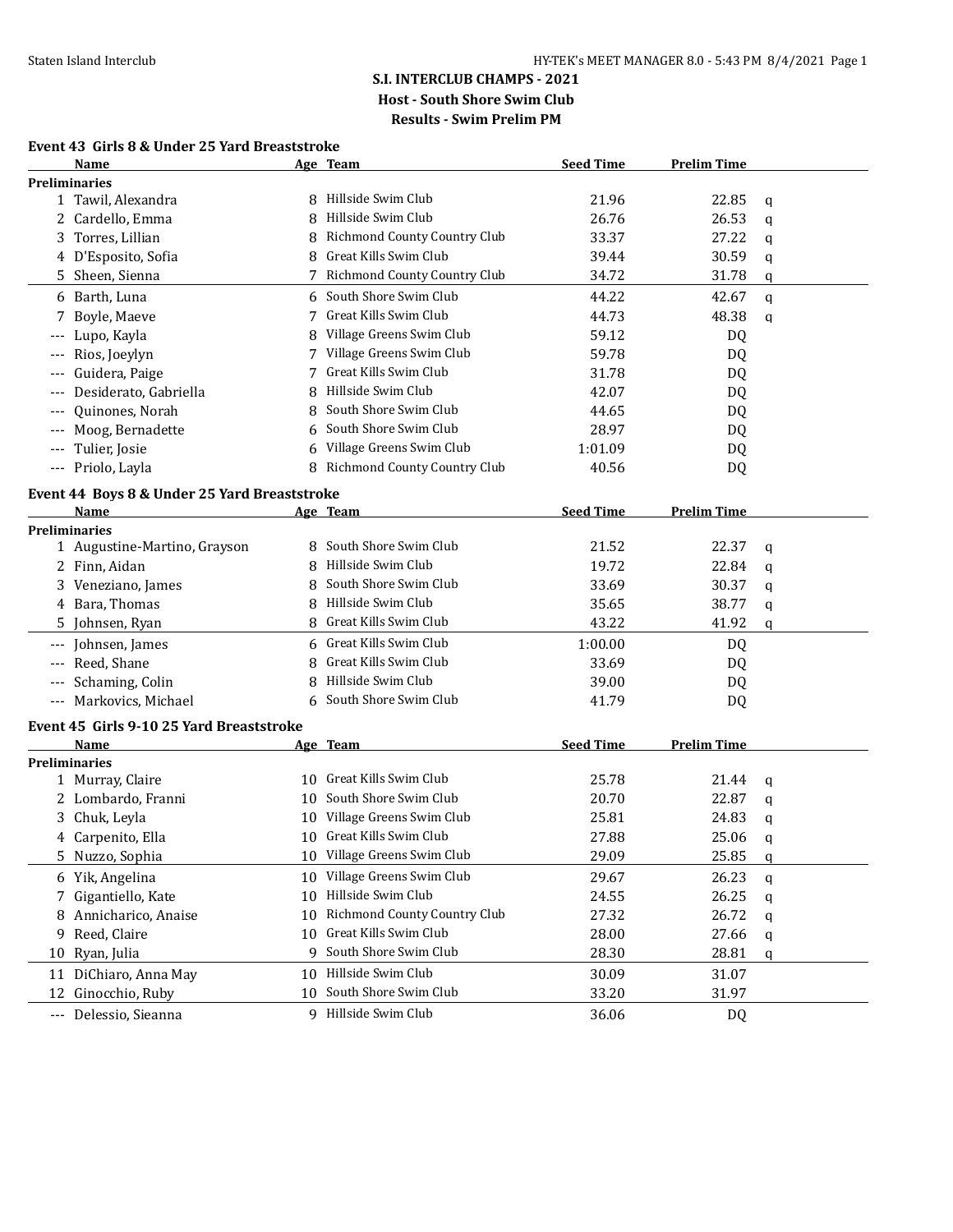## **Event 46 Boys 9-10 25 Yard Breaststroke**

|    | Name                                       |    | Age Team                            | <b>Seed Time</b> | <b>Prelim Time</b> |             |
|----|--------------------------------------------|----|-------------------------------------|------------------|--------------------|-------------|
|    | <b>Preliminaries</b>                       |    |                                     |                  |                    |             |
|    | 1 Boyer, Jonathan                          |    | 9 South Shore Swim Club             | 23.84            | 24.31              | q           |
|    | 2 Foy, Kevin                               | 10 | South Shore Swim Club               | 25.59            | 25.50              | q           |
|    | 3 Murphy, Liam                             | 9  | Hillside Swim Club                  | 27.22            | 26.47              | q           |
|    | 4 D'Ambrosio, Gabriel                      | 9  | Hillside Swim Club                  | 24.03            | 27.00              | q           |
|    | 5 Rigatti, Justin                          | 10 | <b>Richmond County Country Club</b> | 28.25            | 27.22              | q           |
| 6  | Gioia, Connor                              | 10 | Hillside Swim Club                  | 26.04            | 28.00              | $\mathbf q$ |
| 7  | Fitzpatrick, John                          | 10 | Great Kills Swim Club               | 26.72            | 28.03              | q           |
| 8  | Gabbidon, Nikko                            | 10 | Village Greens Swim Club            | 28.12            | 28.35              | q           |
| 9. | Vitale, Marcello                           | 10 | South Shore Swim Club               | 30.98            | 29.22              | q           |
|    | 10 Lundell, Sean                           | 9  | Great Kills Swim Club               | 35.28            | J31.15             | q           |
|    | 11 Cappello, Colin                         | 10 | Great Kills Swim Club               | 26.09            | J31.13             |             |
|    |                                            |    |                                     |                  |                    |             |
|    | Event 47 Girls 11-12 50 Yard Breaststroke  |    |                                     |                  |                    |             |
|    | Name                                       |    | Age Team                            | <b>Seed Time</b> | <b>Prelim Time</b> |             |
|    | <b>Preliminaries</b><br>1 Keane, Maeve     |    | 12 Great Kills Swim Club            | 43.63            | 43.85              |             |
|    | 2 Ahlborn, Lily                            | 12 | Hillside Swim Club                  | 42.09            | 44.31              | q           |
|    | 3 Walz, Abigail                            |    | 12 South Shore Swim Club            | 47.38            | 46.91              | $\mathbf q$ |
|    | 4 Vanname, Lilly                           | 11 | Hillside Swim Club                  | 42.10            | 47.00              | q           |
|    | 5 Matishek, Emily                          | 11 | Great Kills Swim Club               | 50.12            | 47.82              | q           |
|    |                                            |    |                                     |                  |                    | q           |
|    | 6 D'Esposito, Julianna                     | 12 | Great Kills Swim Club               | 52.22            | 49.28              | q           |
| 7  | Daniels, Victoria                          | 12 | South Shore Swim Club               | 52.15            | 50.38              | q           |
| 8  | Gabbidon, Demi                             | 12 | Village Greens Swim Club            | 50.14            | 52.91              | q           |
| 9  | Hagen, Emily                               | 12 | Hillside Swim Club                  | 50.89            | 54.03              | q           |
|    | 10 Barth, Skylar                           | 11 | South Shore Swim Club               | 57.00            | 58.72              | q           |
|    | 11 Llinas, Samantha                        |    | 11 Village Greens Swim Club         | 1:15.11          | 1:09.25            |             |
|    | Event 48 Boys 11-12 50 Yard Breaststroke   |    |                                     |                  |                    |             |
|    | Name                                       |    | Age Team                            | <b>Seed Time</b> | <b>Prelim Time</b> |             |
|    | <b>Preliminaries</b>                       |    |                                     |                  |                    |             |
|    | 1 Finn, Connor                             | 12 | Hillside Swim Club                  | 39.04            | 38.28              | q           |
|    | 2 Augustine-Martino, Joseph                | 11 | South Shore Swim Club               | 39.42            | 41.03              | q           |
|    | 3 Bosco, Daniel                            | 11 | Hillside Swim Club                  | 50.08            | 49.88              | q           |
|    | 4 Boyle, Jack                              |    | 12 Great Kills Swim Club            | 53.10            | 50.69              | q           |
|    | 5 VanderNeut, Matt                         |    | 12 Hillside Swim Club               | 49.01            | 55.44              | q           |
|    | 6 Hunt, Sean                               |    | 12 Great Kills Swim Club            | 59.99            | 55.56              | q           |
|    | O'Connell, Liam                            |    | 11 Great Kills Swim Club            | 1:01.22          | 57.35              | q           |
|    | 8 Poznanski, Ethan                         |    | 11 South Shore Swim Club            | 1:00.24          | 58.89              | q           |
|    | 9 Goga, Dani                               |    | 12 Village Greens Swim Club         | 1:17.12          | 1:19.10            | q           |
|    | --- Lake, Dalton                           |    | 12 South Shore Swim Club            | 1:04.40          | DQ                 |             |
|    | Event 49 Girls 13-14 100 Yard Breaststroke |    |                                     |                  |                    |             |
|    | Name                                       |    | Age Team                            | <b>Seed Time</b> | <b>Prelim Time</b> |             |
|    | <b>Preliminaries</b>                       |    |                                     |                  |                    |             |
|    | 1 Ebanks, Madison                          |    | 14 Village Greens Swim Club         | 1:21.70          | 1:23.00            | q           |
|    | 2 Abbas, Menna                             |    | 14 Village Greens Swim Club         | 1:29.93          | 1:26.86            | q           |
|    | 3 Chuk, Megan                              |    | 14 Village Greens Swim Club         | 1:27.97          | 1:26.87            | q           |
|    | 4 Lopez, Kayla                             |    | 13 Hillside Swim Club               | 1:33.39          | 1:29.43            | q           |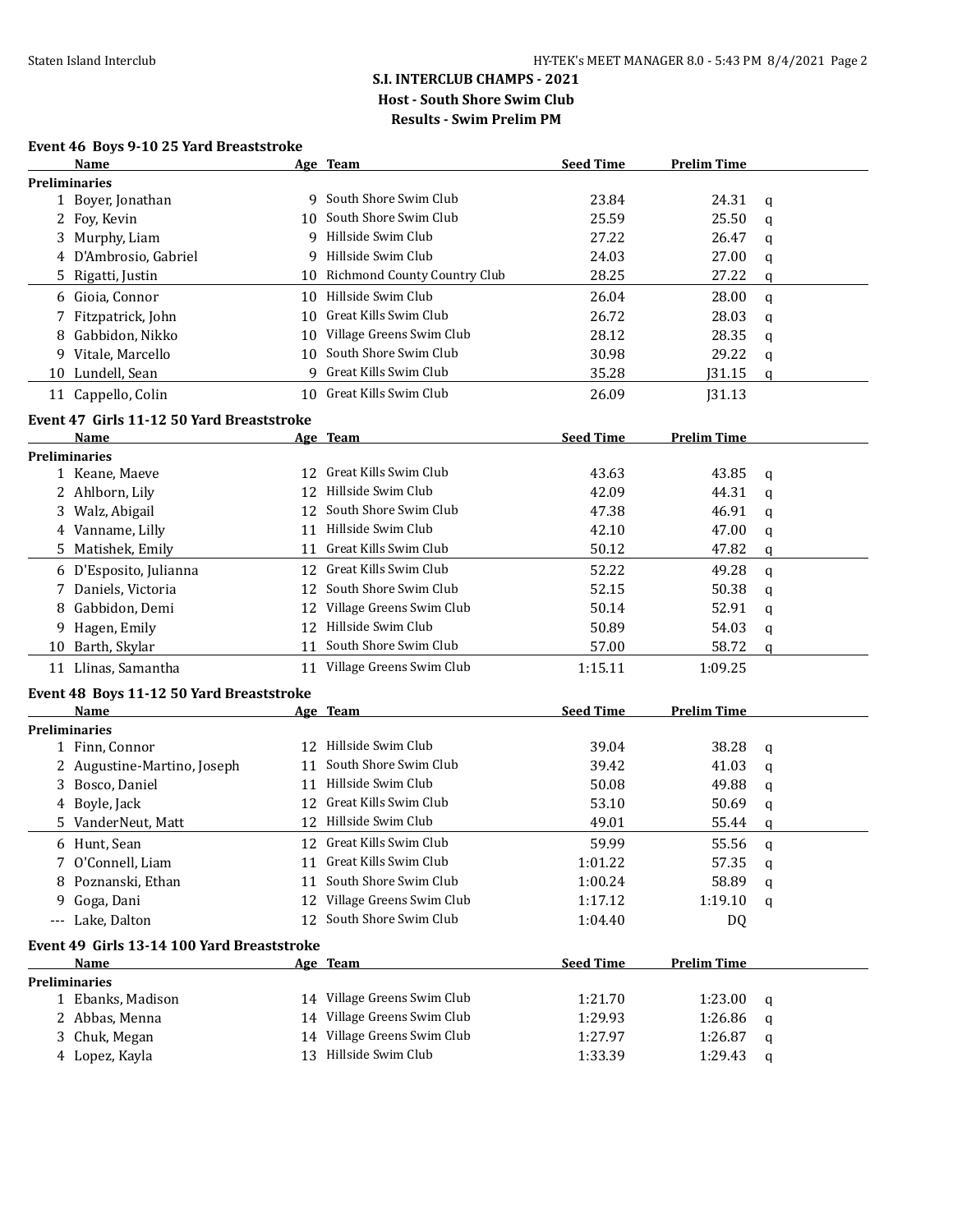## **S.I. INTERCLUB CHAMPS - 2021 Host - South Shore Swim Club**

**Results - Swim Prelim PM**

### **Preliminaries ... (Event 49 Girls 13-14 100 Yard Breaststroke)**

|                                           | Name                 |    | Age Team                     | <b>Seed Time</b> | <b>Prelim Time</b> |          |  |
|-------------------------------------------|----------------------|----|------------------------------|------------------|--------------------|----------|--|
| 5.                                        | Moore, Jordan        | 13 | Richmond County Country Club | 1:31.94          | 1:30.37            | q        |  |
| 6                                         | Hiler, Madison       | 13 | Hillside Swim Club           | 1:37.69          | 1:34.94            | a        |  |
|                                           | Malloy, Alyssa       | 14 | South Shore Swim Club        | 1:35.82          | 1:35.31            | a        |  |
| 8                                         | Matishek, Kaitlyn    | 14 | Great Kills Swim Club        | 1:45.21          | 1:41.63            | a        |  |
| 9                                         | O'Connell, Regan     | 14 | Great Kills Swim Club        | 1:49.34          | 1:47.80            | q        |  |
| 10                                        | Murphy, Samantha     | 13 | Hillside Swim Club           | 1:53.60          | 1:48.34            | q        |  |
| 11                                        | Fitzpatrick, Emma    | 13 | Great Kills Swim Club        | 1:48.97          | 1:48.84            |          |  |
|                                           | 12 Mandara, Isabella | 14 | South Shore Swim Club        | 2:06.41          | 2:08.02            |          |  |
| Event 50 Boys 13-14 100 Yard Breaststroke |                      |    |                              |                  |                    |          |  |
|                                           | Name                 |    | Age Team                     | <b>Seed Time</b> | <b>Prelim Time</b> |          |  |
|                                           | <b>Preliminaries</b> |    |                              |                  |                    |          |  |
|                                           | 1 Rinaldi, Jack      | 14 | Hillside Swim Club           | 1:21.81          | 1:20.25            | a        |  |
|                                           | Singer, Dillon       | 14 | South Shore Swim Club        | 1:17.53          | 1:20.81            | a        |  |
| 3.                                        | Barbaro, Christian   | 13 | South Shore Swim Club        | 1:22.81          | 1:24.40            | q        |  |
|                                           | 4 Reichart, Richard  | 13 | South Shore Swim Club        | 1:33.31          | 1:38.28            | q        |  |
|                                           | 5 D'Ambrosio, Paul   | 14 | Hillside Swim Club           | 1:45.52          | 1:39.84            | q        |  |
| 6                                         | Vann, Christian      | 13 | Richmond County Country Club | 1:51.96          | 1:52.13            | $\alpha$ |  |
|                                           | Randazzo, Nicholas   | 13 | Village Greens Swim Club     | 1:58.56          | 1:57.13            | q        |  |
| 8                                         | Hidric, Aiden        | 13 | Village Greens Swim Club     | 2:06.14          | 2:04.87            | a        |  |
| 9                                         | Madigan, Quinn       | 13 | Hillside Swim Club           | 2:00.00          | 2:08.40            | q        |  |
| 10                                        | Basso, Richard       | 11 | Great Kills Swim Club        | 1:58.10          | 2:09.50            | q        |  |
| 11                                        | Rieb, Robert         | 13 | Great Kills Swim Club        | 1:44.90          | 2:10.87            |          |  |
| 12                                        | Karov, Eli           | 13 | Village Greens Swim Club     | 2:20.13          | 2:30.50            |          |  |
| $---$                                     | Hunt, Liam           |    | 14 Great Kills Swim Club     | 1:34.10          | <b>DFS</b>         |          |  |

## **Event 51 Girls 15-18 100 Yard Breaststroke**

|                      | Name                                      |    | Age Team                            | <b>Seed Time</b> | <b>Prelim Time</b> |   |  |  |
|----------------------|-------------------------------------------|----|-------------------------------------|------------------|--------------------|---|--|--|
| <b>Preliminaries</b> |                                           |    |                                     |                  |                    |   |  |  |
|                      | 1 Anticey, Katherine                      | 16 | Hillside Swim Club                  | 1:19.92          | 1:25.78            | a |  |  |
|                      | 2 Jospey, Emilee                          | 16 | Village Greens Swim Club            | 1:28.32          | 1:28.88            | q |  |  |
| 3                    | Gigliotti, Kate                           | 16 | South Shore Swim Club               | 1:28.25          | J1:30.87           | a |  |  |
|                      | 4 Kaht, Meghan                            | 18 | Hillside Swim Club                  | 1:33.63          | J1:30.84           | q |  |  |
|                      | 5 Caruvana, Lauren                        | 16 | Village Greens Swim Club            | 1:33.19          | 1:34.59            | q |  |  |
|                      | 6 Curlin, Charlotte                       | 15 | <b>Richmond County Country Club</b> | 1:39.15          | 1:35.18            | a |  |  |
|                      | Romano, Maria                             | 16 | Great Kills Swim Club               | 1:39.31          | 1:35.76            | a |  |  |
| 8                    | Barrett, Meghan                           | 18 | Hillside Swim Club                  | 1:41.16          | 1:38.31            | q |  |  |
| 9                    | Venticinque, Savanna                      | 15 | Village Greens Swim Club            | 1:45.76          | 1:42.50            | q |  |  |
| 10                   | Keating, Colleen                          | 15 | Great Kills Swim Club               | 2:01.00          | 1:46.02            | q |  |  |
|                      | 11 Doyle, Olivia                          | 16 | Great Kills Swim Club               | 1:48.90          | 1:48.84            |   |  |  |
|                      | 12 Mandara, Julia                         | 17 | South Shore Swim Club               | 1:48.59          | 1:50.44            |   |  |  |
|                      | Event 52 Boys 15-18 100 Yard Breaststroke |    |                                     |                  |                    |   |  |  |
|                      | Name                                      |    | Age Team                            | <b>Seed Time</b> | <b>Prelim Time</b> |   |  |  |
|                      | <b>Preliminaries</b>                      |    |                                     |                  |                    |   |  |  |
|                      | Singer, Connor                            | 17 | South Shore Swim Club               | 1:09.34          | 1:08.66            | a |  |  |
|                      | 2 Konviser, Eric                          | 17 | Hillside Swim Club                  | 1:06.00          | 1:15.12            | q |  |  |
|                      | 3 Hyacinthe, Justin                       | 16 | Village Greens Swim Club            | 1:23.53          | 1:17.66            | q |  |  |
|                      | 4 Finn, Liam                              | 16 | Hillside Swim Club                  | 1:16.89          | 1:18.00            | q |  |  |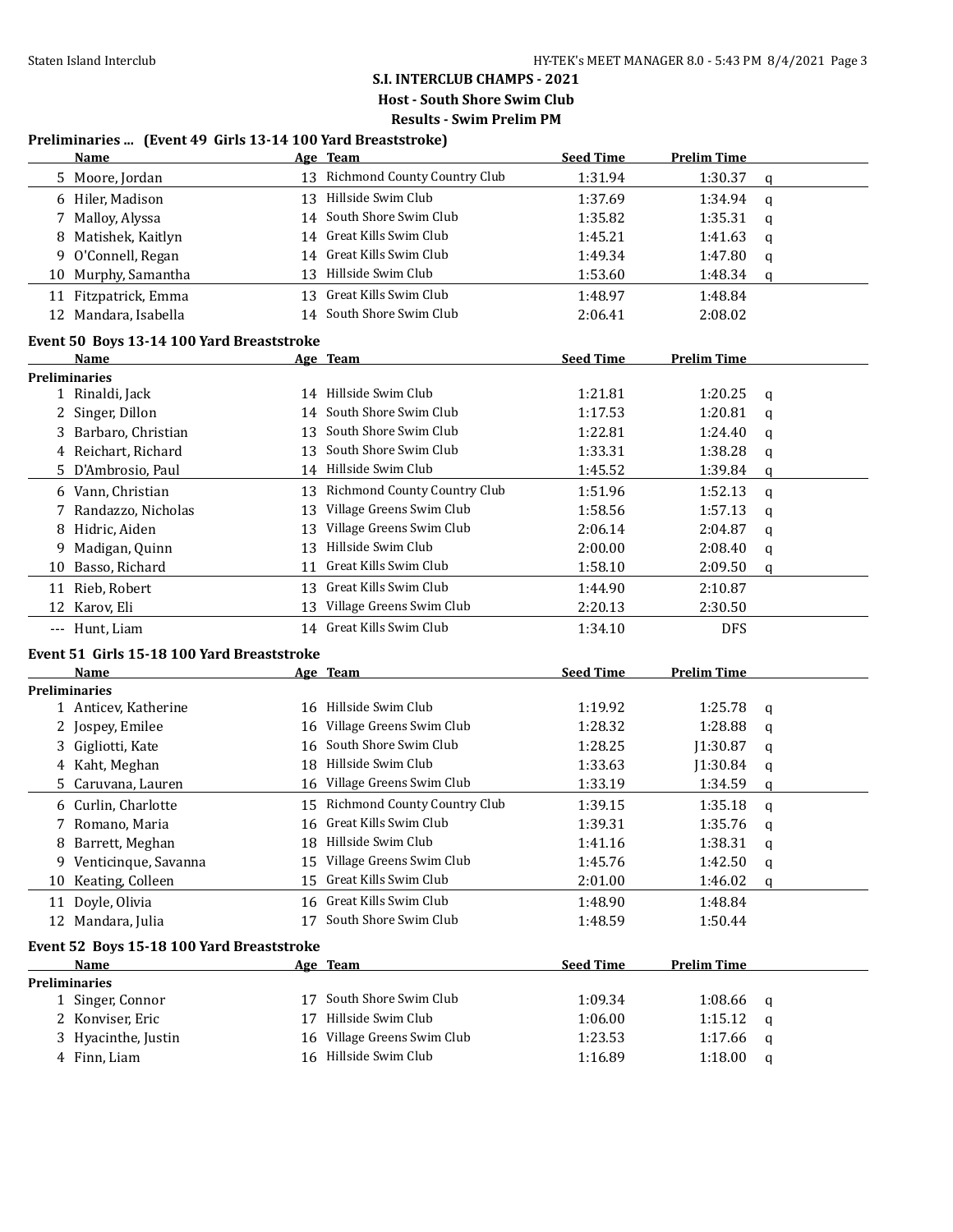## **S.I. INTERCLUB CHAMPS - 2021 Host - South Shore Swim Club**

**Results - Swim Prelim PM**

| <b>Seed Time</b><br><b>Prelim Time</b><br>Name<br>Age Team<br>16 South Shore Swim Club<br>5 Moane, Thomas<br>1:21.75<br>1:21.96<br>q<br>16 South Shore Swim Club<br>6 Barbaro, Nicholas<br>1:24.80<br>1:23.56<br>q<br>18 Hillside Swim Club<br>7 Castronovo, Steven<br>1:22.17<br>1:24.10<br>q<br>16 Village Greens Swim Club<br>8 DiStefano, Paul<br>1:42.56<br>1:43.66<br>q<br>Event 53 Girls 8 & Under 25 Yard Backstroke<br><b>Seed Time</b><br><b>Prelim Time</b><br>Name<br>Age Team<br><b>Preliminaries</b><br>Hillside Swim Club<br>1 Kelly, Addison<br>8<br>22.93<br>24.06<br>q<br>Hillside Swim Club<br>2 Iovino, Lilly<br>25.79<br>26.09<br>8<br>q<br>Thompson, Charley<br>Village Greens Swim Club<br>56.97<br>26.90<br>3<br>8<br>q<br>Richmond County Country Club<br>4 Torres, Lillian<br>20.85<br>28.04<br>8<br>q<br>Richmond County Country Club<br>5 Borgognone, Stella<br>28.54<br>7<br>33.47<br>q<br>Great Kills Swim Club<br>6 Personette, Olivia<br>8<br>41.77<br>30.88<br>$\mathbf q$<br>Hillside Swim Club<br>7 Grewer, Alexia<br>29.03<br>31.93<br>7<br>q<br>South Shore Swim Club<br>8 Markovics, Julia<br>32.45<br>31.45<br>q<br>7 Richmond County Country Club<br>9 Tejani, Claire<br>28.78<br>32.48<br>q<br>South Shore Swim Club<br>10 Saccenti, Charlotte<br>33.15<br>35.74<br>q<br>7 Great Kills Swim Club<br>Boyle, Maeve<br>39.20<br>37.28<br>11<br>South Shore Swim Club<br>45.70<br>12 Daniels, Elizabeth<br>6<br>38.03<br>7 Village Greens Swim Club<br>13 Serrano, Khloe<br>42.74<br>45.37<br>Village Greens Swim Club<br>14 Lupo, Kayla<br>8<br>52.12<br>51.60<br>Great Kills Swim Club<br>--- DiMassa, Riley<br>31.31<br>7<br>DQ<br>Event 54 Boys 8 & Under 25 Yard Backstroke<br><b>Seed Time</b><br><b>Prelim Time</b><br>Name<br>Age Team<br><b>Preliminaries</b><br>Richmond County Country Club<br>24.00<br>23.72<br>1 Sheen, Robert<br>8<br>q<br>Hillside Swim Club<br>2 Washington, Aaron<br>24.09<br>24.72<br>8<br>q<br>South Shore Swim Club<br>Sligh, Logan<br>26.00<br>27.03<br>3<br>7<br>q<br>South Shore Swim Club<br>4 Abbatantuono, Giovanni<br>31.34<br>28.66<br>8<br>q<br>Great Kills Swim Club<br>5 Reed, Shane<br>30.22<br>30.21<br>8<br>q<br>8 Village Greens Swim Club<br>6 Gangal, Damian<br>37.53<br>32.16<br>q<br>Hillside Swim Club<br>7 Colasuonno, Ryan<br>34.22<br>33.47<br>7<br>q<br>South Shore Swim Club<br>Barth, Mason<br>37.47<br>34.09<br>6<br>8<br>q<br>7 Great Kills Swim Club<br>43.37<br>38.78<br>9 Garritano, Jarod<br>$\mathbf q$<br>Hillside Swim Club<br>10 Schaming, Colin<br>8<br>35.00<br>39.69<br>a<br>Village Greens Swim Club<br>11 Giuliano, Paul<br>6<br>33.65<br>39.97<br>Great Kills Swim Club<br>12 Sierp, Axel<br>35.66<br>43.59<br>Event 55 Girls 9-10 25 Yard Backstroke<br><b>Seed Time</b><br><b>Prelim Time</b><br><b>Name</b><br>Age Team<br><b>Preliminaries</b><br>10 Great Kills Swim Club<br>1 DiMassa, Gabriella<br>18.84<br>19.53<br>q<br>Great Kills Swim Club<br>2 Brower, Riley<br>21.00<br>20.78<br>9<br>q<br>Village Greens Swim Club<br>3 Ferlisi, Alexis<br>24.38<br>23.10<br>10<br>q<br>Great Kills Swim Club<br>4 Valenti, Charlotte<br>23.34<br>23.91<br>10<br>q<br>Hillside Swim Club<br>5 Souleidis, Kayla<br>10<br>21.50<br>25.88<br>q | Preliminaries  (Event 52 Boys 15-18 100 Yard Breaststroke) |  |  |  |  |  |
|---------------------------------------------------------------------------------------------------------------------------------------------------------------------------------------------------------------------------------------------------------------------------------------------------------------------------------------------------------------------------------------------------------------------------------------------------------------------------------------------------------------------------------------------------------------------------------------------------------------------------------------------------------------------------------------------------------------------------------------------------------------------------------------------------------------------------------------------------------------------------------------------------------------------------------------------------------------------------------------------------------------------------------------------------------------------------------------------------------------------------------------------------------------------------------------------------------------------------------------------------------------------------------------------------------------------------------------------------------------------------------------------------------------------------------------------------------------------------------------------------------------------------------------------------------------------------------------------------------------------------------------------------------------------------------------------------------------------------------------------------------------------------------------------------------------------------------------------------------------------------------------------------------------------------------------------------------------------------------------------------------------------------------------------------------------------------------------------------------------------------------------------------------------------------------------------------------------------------------------------------------------------------------------------------------------------------------------------------------------------------------------------------------------------------------------------------------------------------------------------------------------------------------------------------------------------------------------------------------------------------------------------------------------------------------------------------------------------------------------------------------------------------------------------------------------------------------------------------------------------------------------------------------------------------------------------------------------------------------------------------------------------------------------------------------------------------------------------------------------------------------------------------------------------------------------------------------------------------------------------------------------|------------------------------------------------------------|--|--|--|--|--|
|                                                                                                                                                                                                                                                                                                                                                                                                                                                                                                                                                                                                                                                                                                                                                                                                                                                                                                                                                                                                                                                                                                                                                                                                                                                                                                                                                                                                                                                                                                                                                                                                                                                                                                                                                                                                                                                                                                                                                                                                                                                                                                                                                                                                                                                                                                                                                                                                                                                                                                                                                                                                                                                                                                                                                                                                                                                                                                                                                                                                                                                                                                                                                                                                                                                               |                                                            |  |  |  |  |  |
|                                                                                                                                                                                                                                                                                                                                                                                                                                                                                                                                                                                                                                                                                                                                                                                                                                                                                                                                                                                                                                                                                                                                                                                                                                                                                                                                                                                                                                                                                                                                                                                                                                                                                                                                                                                                                                                                                                                                                                                                                                                                                                                                                                                                                                                                                                                                                                                                                                                                                                                                                                                                                                                                                                                                                                                                                                                                                                                                                                                                                                                                                                                                                                                                                                                               |                                                            |  |  |  |  |  |
|                                                                                                                                                                                                                                                                                                                                                                                                                                                                                                                                                                                                                                                                                                                                                                                                                                                                                                                                                                                                                                                                                                                                                                                                                                                                                                                                                                                                                                                                                                                                                                                                                                                                                                                                                                                                                                                                                                                                                                                                                                                                                                                                                                                                                                                                                                                                                                                                                                                                                                                                                                                                                                                                                                                                                                                                                                                                                                                                                                                                                                                                                                                                                                                                                                                               |                                                            |  |  |  |  |  |
|                                                                                                                                                                                                                                                                                                                                                                                                                                                                                                                                                                                                                                                                                                                                                                                                                                                                                                                                                                                                                                                                                                                                                                                                                                                                                                                                                                                                                                                                                                                                                                                                                                                                                                                                                                                                                                                                                                                                                                                                                                                                                                                                                                                                                                                                                                                                                                                                                                                                                                                                                                                                                                                                                                                                                                                                                                                                                                                                                                                                                                                                                                                                                                                                                                                               |                                                            |  |  |  |  |  |
|                                                                                                                                                                                                                                                                                                                                                                                                                                                                                                                                                                                                                                                                                                                                                                                                                                                                                                                                                                                                                                                                                                                                                                                                                                                                                                                                                                                                                                                                                                                                                                                                                                                                                                                                                                                                                                                                                                                                                                                                                                                                                                                                                                                                                                                                                                                                                                                                                                                                                                                                                                                                                                                                                                                                                                                                                                                                                                                                                                                                                                                                                                                                                                                                                                                               |                                                            |  |  |  |  |  |
|                                                                                                                                                                                                                                                                                                                                                                                                                                                                                                                                                                                                                                                                                                                                                                                                                                                                                                                                                                                                                                                                                                                                                                                                                                                                                                                                                                                                                                                                                                                                                                                                                                                                                                                                                                                                                                                                                                                                                                                                                                                                                                                                                                                                                                                                                                                                                                                                                                                                                                                                                                                                                                                                                                                                                                                                                                                                                                                                                                                                                                                                                                                                                                                                                                                               |                                                            |  |  |  |  |  |
|                                                                                                                                                                                                                                                                                                                                                                                                                                                                                                                                                                                                                                                                                                                                                                                                                                                                                                                                                                                                                                                                                                                                                                                                                                                                                                                                                                                                                                                                                                                                                                                                                                                                                                                                                                                                                                                                                                                                                                                                                                                                                                                                                                                                                                                                                                                                                                                                                                                                                                                                                                                                                                                                                                                                                                                                                                                                                                                                                                                                                                                                                                                                                                                                                                                               |                                                            |  |  |  |  |  |
|                                                                                                                                                                                                                                                                                                                                                                                                                                                                                                                                                                                                                                                                                                                                                                                                                                                                                                                                                                                                                                                                                                                                                                                                                                                                                                                                                                                                                                                                                                                                                                                                                                                                                                                                                                                                                                                                                                                                                                                                                                                                                                                                                                                                                                                                                                                                                                                                                                                                                                                                                                                                                                                                                                                                                                                                                                                                                                                                                                                                                                                                                                                                                                                                                                                               |                                                            |  |  |  |  |  |
|                                                                                                                                                                                                                                                                                                                                                                                                                                                                                                                                                                                                                                                                                                                                                                                                                                                                                                                                                                                                                                                                                                                                                                                                                                                                                                                                                                                                                                                                                                                                                                                                                                                                                                                                                                                                                                                                                                                                                                                                                                                                                                                                                                                                                                                                                                                                                                                                                                                                                                                                                                                                                                                                                                                                                                                                                                                                                                                                                                                                                                                                                                                                                                                                                                                               |                                                            |  |  |  |  |  |
|                                                                                                                                                                                                                                                                                                                                                                                                                                                                                                                                                                                                                                                                                                                                                                                                                                                                                                                                                                                                                                                                                                                                                                                                                                                                                                                                                                                                                                                                                                                                                                                                                                                                                                                                                                                                                                                                                                                                                                                                                                                                                                                                                                                                                                                                                                                                                                                                                                                                                                                                                                                                                                                                                                                                                                                                                                                                                                                                                                                                                                                                                                                                                                                                                                                               |                                                            |  |  |  |  |  |
|                                                                                                                                                                                                                                                                                                                                                                                                                                                                                                                                                                                                                                                                                                                                                                                                                                                                                                                                                                                                                                                                                                                                                                                                                                                                                                                                                                                                                                                                                                                                                                                                                                                                                                                                                                                                                                                                                                                                                                                                                                                                                                                                                                                                                                                                                                                                                                                                                                                                                                                                                                                                                                                                                                                                                                                                                                                                                                                                                                                                                                                                                                                                                                                                                                                               |                                                            |  |  |  |  |  |
|                                                                                                                                                                                                                                                                                                                                                                                                                                                                                                                                                                                                                                                                                                                                                                                                                                                                                                                                                                                                                                                                                                                                                                                                                                                                                                                                                                                                                                                                                                                                                                                                                                                                                                                                                                                                                                                                                                                                                                                                                                                                                                                                                                                                                                                                                                                                                                                                                                                                                                                                                                                                                                                                                                                                                                                                                                                                                                                                                                                                                                                                                                                                                                                                                                                               |                                                            |  |  |  |  |  |
|                                                                                                                                                                                                                                                                                                                                                                                                                                                                                                                                                                                                                                                                                                                                                                                                                                                                                                                                                                                                                                                                                                                                                                                                                                                                                                                                                                                                                                                                                                                                                                                                                                                                                                                                                                                                                                                                                                                                                                                                                                                                                                                                                                                                                                                                                                                                                                                                                                                                                                                                                                                                                                                                                                                                                                                                                                                                                                                                                                                                                                                                                                                                                                                                                                                               |                                                            |  |  |  |  |  |
|                                                                                                                                                                                                                                                                                                                                                                                                                                                                                                                                                                                                                                                                                                                                                                                                                                                                                                                                                                                                                                                                                                                                                                                                                                                                                                                                                                                                                                                                                                                                                                                                                                                                                                                                                                                                                                                                                                                                                                                                                                                                                                                                                                                                                                                                                                                                                                                                                                                                                                                                                                                                                                                                                                                                                                                                                                                                                                                                                                                                                                                                                                                                                                                                                                                               |                                                            |  |  |  |  |  |
|                                                                                                                                                                                                                                                                                                                                                                                                                                                                                                                                                                                                                                                                                                                                                                                                                                                                                                                                                                                                                                                                                                                                                                                                                                                                                                                                                                                                                                                                                                                                                                                                                                                                                                                                                                                                                                                                                                                                                                                                                                                                                                                                                                                                                                                                                                                                                                                                                                                                                                                                                                                                                                                                                                                                                                                                                                                                                                                                                                                                                                                                                                                                                                                                                                                               |                                                            |  |  |  |  |  |
|                                                                                                                                                                                                                                                                                                                                                                                                                                                                                                                                                                                                                                                                                                                                                                                                                                                                                                                                                                                                                                                                                                                                                                                                                                                                                                                                                                                                                                                                                                                                                                                                                                                                                                                                                                                                                                                                                                                                                                                                                                                                                                                                                                                                                                                                                                                                                                                                                                                                                                                                                                                                                                                                                                                                                                                                                                                                                                                                                                                                                                                                                                                                                                                                                                                               |                                                            |  |  |  |  |  |
|                                                                                                                                                                                                                                                                                                                                                                                                                                                                                                                                                                                                                                                                                                                                                                                                                                                                                                                                                                                                                                                                                                                                                                                                                                                                                                                                                                                                                                                                                                                                                                                                                                                                                                                                                                                                                                                                                                                                                                                                                                                                                                                                                                                                                                                                                                                                                                                                                                                                                                                                                                                                                                                                                                                                                                                                                                                                                                                                                                                                                                                                                                                                                                                                                                                               |                                                            |  |  |  |  |  |
|                                                                                                                                                                                                                                                                                                                                                                                                                                                                                                                                                                                                                                                                                                                                                                                                                                                                                                                                                                                                                                                                                                                                                                                                                                                                                                                                                                                                                                                                                                                                                                                                                                                                                                                                                                                                                                                                                                                                                                                                                                                                                                                                                                                                                                                                                                                                                                                                                                                                                                                                                                                                                                                                                                                                                                                                                                                                                                                                                                                                                                                                                                                                                                                                                                                               |                                                            |  |  |  |  |  |
|                                                                                                                                                                                                                                                                                                                                                                                                                                                                                                                                                                                                                                                                                                                                                                                                                                                                                                                                                                                                                                                                                                                                                                                                                                                                                                                                                                                                                                                                                                                                                                                                                                                                                                                                                                                                                                                                                                                                                                                                                                                                                                                                                                                                                                                                                                                                                                                                                                                                                                                                                                                                                                                                                                                                                                                                                                                                                                                                                                                                                                                                                                                                                                                                                                                               |                                                            |  |  |  |  |  |
|                                                                                                                                                                                                                                                                                                                                                                                                                                                                                                                                                                                                                                                                                                                                                                                                                                                                                                                                                                                                                                                                                                                                                                                                                                                                                                                                                                                                                                                                                                                                                                                                                                                                                                                                                                                                                                                                                                                                                                                                                                                                                                                                                                                                                                                                                                                                                                                                                                                                                                                                                                                                                                                                                                                                                                                                                                                                                                                                                                                                                                                                                                                                                                                                                                                               |                                                            |  |  |  |  |  |
|                                                                                                                                                                                                                                                                                                                                                                                                                                                                                                                                                                                                                                                                                                                                                                                                                                                                                                                                                                                                                                                                                                                                                                                                                                                                                                                                                                                                                                                                                                                                                                                                                                                                                                                                                                                                                                                                                                                                                                                                                                                                                                                                                                                                                                                                                                                                                                                                                                                                                                                                                                                                                                                                                                                                                                                                                                                                                                                                                                                                                                                                                                                                                                                                                                                               |                                                            |  |  |  |  |  |
|                                                                                                                                                                                                                                                                                                                                                                                                                                                                                                                                                                                                                                                                                                                                                                                                                                                                                                                                                                                                                                                                                                                                                                                                                                                                                                                                                                                                                                                                                                                                                                                                                                                                                                                                                                                                                                                                                                                                                                                                                                                                                                                                                                                                                                                                                                                                                                                                                                                                                                                                                                                                                                                                                                                                                                                                                                                                                                                                                                                                                                                                                                                                                                                                                                                               |                                                            |  |  |  |  |  |
|                                                                                                                                                                                                                                                                                                                                                                                                                                                                                                                                                                                                                                                                                                                                                                                                                                                                                                                                                                                                                                                                                                                                                                                                                                                                                                                                                                                                                                                                                                                                                                                                                                                                                                                                                                                                                                                                                                                                                                                                                                                                                                                                                                                                                                                                                                                                                                                                                                                                                                                                                                                                                                                                                                                                                                                                                                                                                                                                                                                                                                                                                                                                                                                                                                                               |                                                            |  |  |  |  |  |
|                                                                                                                                                                                                                                                                                                                                                                                                                                                                                                                                                                                                                                                                                                                                                                                                                                                                                                                                                                                                                                                                                                                                                                                                                                                                                                                                                                                                                                                                                                                                                                                                                                                                                                                                                                                                                                                                                                                                                                                                                                                                                                                                                                                                                                                                                                                                                                                                                                                                                                                                                                                                                                                                                                                                                                                                                                                                                                                                                                                                                                                                                                                                                                                                                                                               |                                                            |  |  |  |  |  |
|                                                                                                                                                                                                                                                                                                                                                                                                                                                                                                                                                                                                                                                                                                                                                                                                                                                                                                                                                                                                                                                                                                                                                                                                                                                                                                                                                                                                                                                                                                                                                                                                                                                                                                                                                                                                                                                                                                                                                                                                                                                                                                                                                                                                                                                                                                                                                                                                                                                                                                                                                                                                                                                                                                                                                                                                                                                                                                                                                                                                                                                                                                                                                                                                                                                               |                                                            |  |  |  |  |  |
|                                                                                                                                                                                                                                                                                                                                                                                                                                                                                                                                                                                                                                                                                                                                                                                                                                                                                                                                                                                                                                                                                                                                                                                                                                                                                                                                                                                                                                                                                                                                                                                                                                                                                                                                                                                                                                                                                                                                                                                                                                                                                                                                                                                                                                                                                                                                                                                                                                                                                                                                                                                                                                                                                                                                                                                                                                                                                                                                                                                                                                                                                                                                                                                                                                                               |                                                            |  |  |  |  |  |
|                                                                                                                                                                                                                                                                                                                                                                                                                                                                                                                                                                                                                                                                                                                                                                                                                                                                                                                                                                                                                                                                                                                                                                                                                                                                                                                                                                                                                                                                                                                                                                                                                                                                                                                                                                                                                                                                                                                                                                                                                                                                                                                                                                                                                                                                                                                                                                                                                                                                                                                                                                                                                                                                                                                                                                                                                                                                                                                                                                                                                                                                                                                                                                                                                                                               |                                                            |  |  |  |  |  |
|                                                                                                                                                                                                                                                                                                                                                                                                                                                                                                                                                                                                                                                                                                                                                                                                                                                                                                                                                                                                                                                                                                                                                                                                                                                                                                                                                                                                                                                                                                                                                                                                                                                                                                                                                                                                                                                                                                                                                                                                                                                                                                                                                                                                                                                                                                                                                                                                                                                                                                                                                                                                                                                                                                                                                                                                                                                                                                                                                                                                                                                                                                                                                                                                                                                               |                                                            |  |  |  |  |  |
|                                                                                                                                                                                                                                                                                                                                                                                                                                                                                                                                                                                                                                                                                                                                                                                                                                                                                                                                                                                                                                                                                                                                                                                                                                                                                                                                                                                                                                                                                                                                                                                                                                                                                                                                                                                                                                                                                                                                                                                                                                                                                                                                                                                                                                                                                                                                                                                                                                                                                                                                                                                                                                                                                                                                                                                                                                                                                                                                                                                                                                                                                                                                                                                                                                                               |                                                            |  |  |  |  |  |
|                                                                                                                                                                                                                                                                                                                                                                                                                                                                                                                                                                                                                                                                                                                                                                                                                                                                                                                                                                                                                                                                                                                                                                                                                                                                                                                                                                                                                                                                                                                                                                                                                                                                                                                                                                                                                                                                                                                                                                                                                                                                                                                                                                                                                                                                                                                                                                                                                                                                                                                                                                                                                                                                                                                                                                                                                                                                                                                                                                                                                                                                                                                                                                                                                                                               |                                                            |  |  |  |  |  |
|                                                                                                                                                                                                                                                                                                                                                                                                                                                                                                                                                                                                                                                                                                                                                                                                                                                                                                                                                                                                                                                                                                                                                                                                                                                                                                                                                                                                                                                                                                                                                                                                                                                                                                                                                                                                                                                                                                                                                                                                                                                                                                                                                                                                                                                                                                                                                                                                                                                                                                                                                                                                                                                                                                                                                                                                                                                                                                                                                                                                                                                                                                                                                                                                                                                               |                                                            |  |  |  |  |  |
|                                                                                                                                                                                                                                                                                                                                                                                                                                                                                                                                                                                                                                                                                                                                                                                                                                                                                                                                                                                                                                                                                                                                                                                                                                                                                                                                                                                                                                                                                                                                                                                                                                                                                                                                                                                                                                                                                                                                                                                                                                                                                                                                                                                                                                                                                                                                                                                                                                                                                                                                                                                                                                                                                                                                                                                                                                                                                                                                                                                                                                                                                                                                                                                                                                                               |                                                            |  |  |  |  |  |
|                                                                                                                                                                                                                                                                                                                                                                                                                                                                                                                                                                                                                                                                                                                                                                                                                                                                                                                                                                                                                                                                                                                                                                                                                                                                                                                                                                                                                                                                                                                                                                                                                                                                                                                                                                                                                                                                                                                                                                                                                                                                                                                                                                                                                                                                                                                                                                                                                                                                                                                                                                                                                                                                                                                                                                                                                                                                                                                                                                                                                                                                                                                                                                                                                                                               |                                                            |  |  |  |  |  |
|                                                                                                                                                                                                                                                                                                                                                                                                                                                                                                                                                                                                                                                                                                                                                                                                                                                                                                                                                                                                                                                                                                                                                                                                                                                                                                                                                                                                                                                                                                                                                                                                                                                                                                                                                                                                                                                                                                                                                                                                                                                                                                                                                                                                                                                                                                                                                                                                                                                                                                                                                                                                                                                                                                                                                                                                                                                                                                                                                                                                                                                                                                                                                                                                                                                               |                                                            |  |  |  |  |  |
|                                                                                                                                                                                                                                                                                                                                                                                                                                                                                                                                                                                                                                                                                                                                                                                                                                                                                                                                                                                                                                                                                                                                                                                                                                                                                                                                                                                                                                                                                                                                                                                                                                                                                                                                                                                                                                                                                                                                                                                                                                                                                                                                                                                                                                                                                                                                                                                                                                                                                                                                                                                                                                                                                                                                                                                                                                                                                                                                                                                                                                                                                                                                                                                                                                                               |                                                            |  |  |  |  |  |
|                                                                                                                                                                                                                                                                                                                                                                                                                                                                                                                                                                                                                                                                                                                                                                                                                                                                                                                                                                                                                                                                                                                                                                                                                                                                                                                                                                                                                                                                                                                                                                                                                                                                                                                                                                                                                                                                                                                                                                                                                                                                                                                                                                                                                                                                                                                                                                                                                                                                                                                                                                                                                                                                                                                                                                                                                                                                                                                                                                                                                                                                                                                                                                                                                                                               |                                                            |  |  |  |  |  |
|                                                                                                                                                                                                                                                                                                                                                                                                                                                                                                                                                                                                                                                                                                                                                                                                                                                                                                                                                                                                                                                                                                                                                                                                                                                                                                                                                                                                                                                                                                                                                                                                                                                                                                                                                                                                                                                                                                                                                                                                                                                                                                                                                                                                                                                                                                                                                                                                                                                                                                                                                                                                                                                                                                                                                                                                                                                                                                                                                                                                                                                                                                                                                                                                                                                               |                                                            |  |  |  |  |  |
|                                                                                                                                                                                                                                                                                                                                                                                                                                                                                                                                                                                                                                                                                                                                                                                                                                                                                                                                                                                                                                                                                                                                                                                                                                                                                                                                                                                                                                                                                                                                                                                                                                                                                                                                                                                                                                                                                                                                                                                                                                                                                                                                                                                                                                                                                                                                                                                                                                                                                                                                                                                                                                                                                                                                                                                                                                                                                                                                                                                                                                                                                                                                                                                                                                                               |                                                            |  |  |  |  |  |
|                                                                                                                                                                                                                                                                                                                                                                                                                                                                                                                                                                                                                                                                                                                                                                                                                                                                                                                                                                                                                                                                                                                                                                                                                                                                                                                                                                                                                                                                                                                                                                                                                                                                                                                                                                                                                                                                                                                                                                                                                                                                                                                                                                                                                                                                                                                                                                                                                                                                                                                                                                                                                                                                                                                                                                                                                                                                                                                                                                                                                                                                                                                                                                                                                                                               |                                                            |  |  |  |  |  |
|                                                                                                                                                                                                                                                                                                                                                                                                                                                                                                                                                                                                                                                                                                                                                                                                                                                                                                                                                                                                                                                                                                                                                                                                                                                                                                                                                                                                                                                                                                                                                                                                                                                                                                                                                                                                                                                                                                                                                                                                                                                                                                                                                                                                                                                                                                                                                                                                                                                                                                                                                                                                                                                                                                                                                                                                                                                                                                                                                                                                                                                                                                                                                                                                                                                               |                                                            |  |  |  |  |  |
|                                                                                                                                                                                                                                                                                                                                                                                                                                                                                                                                                                                                                                                                                                                                                                                                                                                                                                                                                                                                                                                                                                                                                                                                                                                                                                                                                                                                                                                                                                                                                                                                                                                                                                                                                                                                                                                                                                                                                                                                                                                                                                                                                                                                                                                                                                                                                                                                                                                                                                                                                                                                                                                                                                                                                                                                                                                                                                                                                                                                                                                                                                                                                                                                                                                               |                                                            |  |  |  |  |  |
|                                                                                                                                                                                                                                                                                                                                                                                                                                                                                                                                                                                                                                                                                                                                                                                                                                                                                                                                                                                                                                                                                                                                                                                                                                                                                                                                                                                                                                                                                                                                                                                                                                                                                                                                                                                                                                                                                                                                                                                                                                                                                                                                                                                                                                                                                                                                                                                                                                                                                                                                                                                                                                                                                                                                                                                                                                                                                                                                                                                                                                                                                                                                                                                                                                                               |                                                            |  |  |  |  |  |
|                                                                                                                                                                                                                                                                                                                                                                                                                                                                                                                                                                                                                                                                                                                                                                                                                                                                                                                                                                                                                                                                                                                                                                                                                                                                                                                                                                                                                                                                                                                                                                                                                                                                                                                                                                                                                                                                                                                                                                                                                                                                                                                                                                                                                                                                                                                                                                                                                                                                                                                                                                                                                                                                                                                                                                                                                                                                                                                                                                                                                                                                                                                                                                                                                                                               |                                                            |  |  |  |  |  |
|                                                                                                                                                                                                                                                                                                                                                                                                                                                                                                                                                                                                                                                                                                                                                                                                                                                                                                                                                                                                                                                                                                                                                                                                                                                                                                                                                                                                                                                                                                                                                                                                                                                                                                                                                                                                                                                                                                                                                                                                                                                                                                                                                                                                                                                                                                                                                                                                                                                                                                                                                                                                                                                                                                                                                                                                                                                                                                                                                                                                                                                                                                                                                                                                                                                               |                                                            |  |  |  |  |  |
|                                                                                                                                                                                                                                                                                                                                                                                                                                                                                                                                                                                                                                                                                                                                                                                                                                                                                                                                                                                                                                                                                                                                                                                                                                                                                                                                                                                                                                                                                                                                                                                                                                                                                                                                                                                                                                                                                                                                                                                                                                                                                                                                                                                                                                                                                                                                                                                                                                                                                                                                                                                                                                                                                                                                                                                                                                                                                                                                                                                                                                                                                                                                                                                                                                                               |                                                            |  |  |  |  |  |
|                                                                                                                                                                                                                                                                                                                                                                                                                                                                                                                                                                                                                                                                                                                                                                                                                                                                                                                                                                                                                                                                                                                                                                                                                                                                                                                                                                                                                                                                                                                                                                                                                                                                                                                                                                                                                                                                                                                                                                                                                                                                                                                                                                                                                                                                                                                                                                                                                                                                                                                                                                                                                                                                                                                                                                                                                                                                                                                                                                                                                                                                                                                                                                                                                                                               |                                                            |  |  |  |  |  |
| 9 Hillside Swim Club<br>6 Avitto, Gabriella<br>24.91<br>26.31<br>q                                                                                                                                                                                                                                                                                                                                                                                                                                                                                                                                                                                                                                                                                                                                                                                                                                                                                                                                                                                                                                                                                                                                                                                                                                                                                                                                                                                                                                                                                                                                                                                                                                                                                                                                                                                                                                                                                                                                                                                                                                                                                                                                                                                                                                                                                                                                                                                                                                                                                                                                                                                                                                                                                                                                                                                                                                                                                                                                                                                                                                                                                                                                                                                            |                                                            |  |  |  |  |  |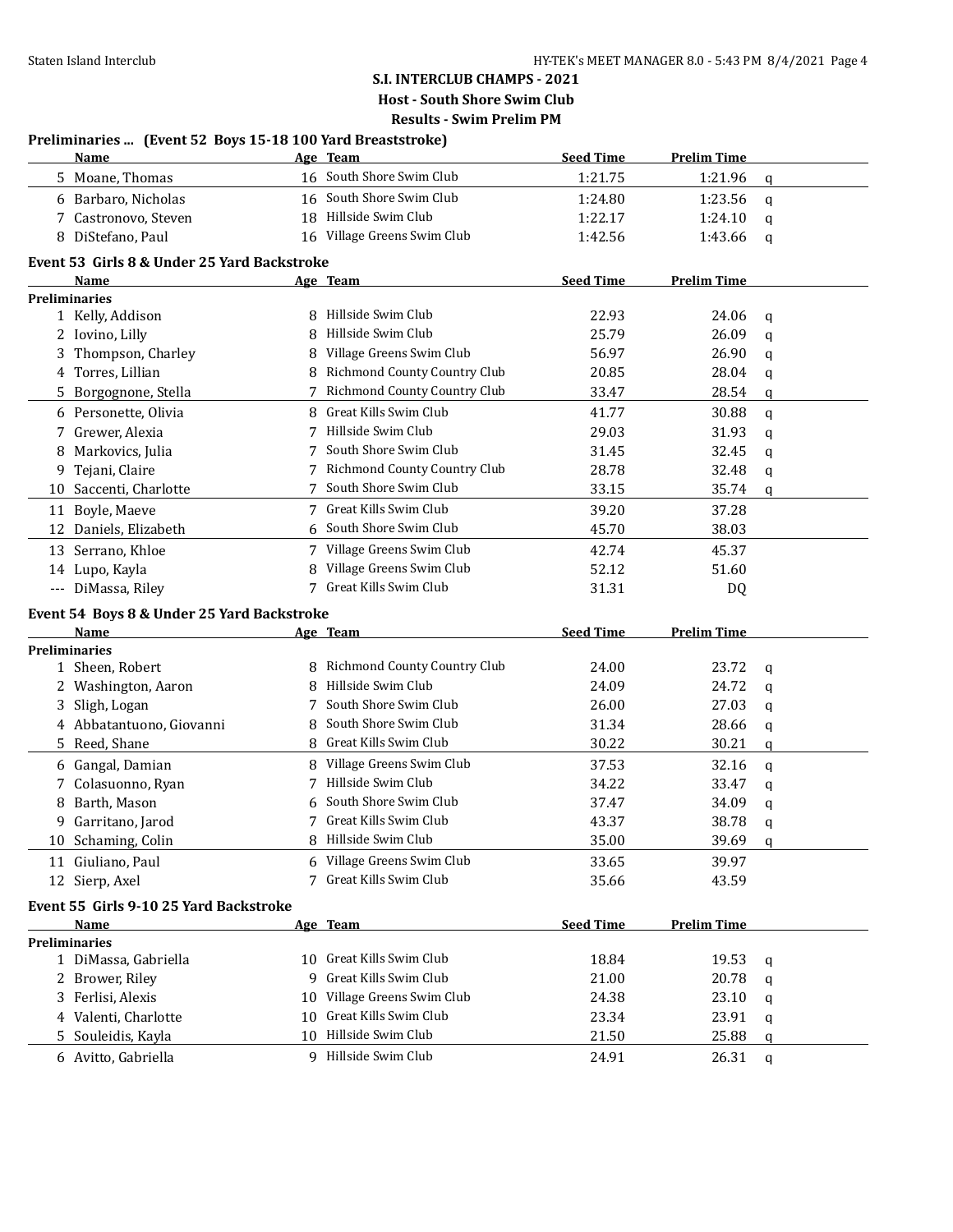**Preliminaries ... (Event 55 Girls 9-10 25 Yard Backstroke)**

# **S.I. INTERCLUB CHAMPS - 2021**

**Host - South Shore Swim Club Results - Swim Prelim PM**

|            | <b>Name</b>                                     |    | Age Team                        | <b>Seed Time</b> | <b>Prelim Time</b> |   |
|------------|-------------------------------------------------|----|---------------------------------|------------------|--------------------|---|
|            | 7 Iorio, Angelina                               |    | 10 South Shore Swim Club        | 27.85            | 27.00              | q |
|            | 8 Hachemister, Lauren                           |    | 9 Hillside Swim Club            | 29.06            | 28.12              | q |
| 9.         | Daniels, Sofia                                  |    | South Shore Swim Club           | 31.10            | 28.87              | q |
|            | 10 Giuliano, Maryann                            |    | 9 Village Greens Swim Club      | 33.43            | 36.22              | q |
|            | 11 Lupo, Isabella                               |    | 10 Village Greens Swim Club     | 48.54            | 39.25              |   |
|            | --- Sanguinedo, Ava                             |    | 10 South Shore Swim Club        | 28.60            | DQ                 |   |
|            | Event 56 Boys 9-10 25 Yard Backstroke           |    |                                 |                  |                    |   |
|            | Name                                            |    | Age Team                        | <b>Seed Time</b> | <b>Prelim Time</b> |   |
|            | <b>Preliminaries</b>                            |    |                                 |                  |                    |   |
|            | 1 Scollo, Alec                                  |    | 10 South Shore Swim Club        | 24.43            | 23.54              | q |
|            | 2 Saccenti, John                                |    | 10 South Shore Swim Club        | 24.90            | 23.85              | q |
|            | 3 Souleidis, Lucas                              |    | 10 Hillside Swim Club           | 24.88            | 23.87              | q |
|            | 4 Cappello, Colin                               |    | 10 Great Kills Swim Club        | 28.99            | 24.00              | q |
|            | 5 Cardello, Jack                                |    | 10 Hillside Swim Club           | 24.62            | 24.56              | q |
|            | 6 Gabbidon, Nikko                               |    | 10 Village Greens Swim Club     | 24.66            | J24.56             | q |
| 7          | Steros, Andrew                                  |    | 9 Great Kills Swim Club         | 26.72            | 25.27              | q |
| 8          | Tripani, PJ                                     | 10 | Richmond County Country Club    | 26.79            | 25.42              | q |
|            | 9 Rikic, Timmy                                  |    | 9 Hillside Swim Club            | 25.48            | 27.06              | q |
| 10         | Boyer, Jonathan                                 |    | 9 South Shore Swim Club         | 31.03            | 28.34              | q |
|            | 11 Caputo, Patrick                              |    | 9 Great Kills Swim Club         | 30.37            | 31.45              |   |
|            | Event 56S Boys 9-10 25 Yard Backstroke Swim-off |    |                                 |                  |                    |   |
|            | Name                                            |    | Age Team                        | <b>Seed Time</b> | <b>Finals Time</b> |   |
| - Swim-off |                                                 |    |                                 |                  |                    |   |
|            | 1 Cardello, Jack                                |    | 10 Hillside Swim Club           | 24.56            | 22.85              |   |
|            | 2 Gabbidon, Nikko                               |    | 10 Village Greens Swim Club     | 24.56            | 25.13              |   |
|            | Event 57 Girls 11-12 50 Yard Backstroke         |    |                                 |                  |                    |   |
|            | Name                                            |    | Age Team                        | <b>Seed Time</b> | <b>Prelim Time</b> |   |
|            | <b>Preliminaries</b>                            |    |                                 |                  |                    |   |
|            | 1 Tawil, Ella                                   |    | 11 Hillside Swim Club           | 42.92            | 39.85              | q |
|            | 2 Kedzior, Natalie                              |    | 12 Village Greens Swim Club     | 43.19            | 42.41              | q |
|            | 3 MacArthur, Mia                                |    | 12 Great Kills Swim Club        | 44.65            | 44.75              | q |
|            | 4 Trapani, Sofia                                |    | 12 Richmond County Country Club | 50.41            | 47.06              | q |
|            | 5 Bobish, Claire                                |    | 11 Great Kills Swim Club        | 53.34            | 48.39              | q |
|            | 6 Gigantello, Emma                              |    | 12 Hillside Swim Club           | 49.42            | 49.46              | q |
|            | 7 Schaming, Mackenzie                           |    | 12 Hillside Swim Club           | 48.12            | 49.62              | a |
|            | 8 Lubak, Kassidy                                |    | 11 South Shore Swim Club        | 52.75            | 50.25              | q |
|            | 9 Reed, Claire                                  | 10 | Great Kills Swim Club           | 55.50            | 51.39              | q |
|            | 10 Daniels, Victoria                            |    | 12 South Shore Swim Club        | 59.47            | 54.43              | q |
|            | 11 Lopez, Isabella                              |    | 12 Village Greens Swim Club     | 59.02            | 58.93              |   |
|            | 12 Nuzzo, Giovanna                              |    | 11 Village Greens Swim Club     | 1:06.57          | 1:02.84            |   |
|            | 13 Crockett, Jaclyn                             |    | 12 South Shore Swim Club        | 1:11.50          | 1:09.53            |   |
|            | Event 58 Boys 11-12 50 Yard Backstroke          |    |                                 |                  |                    |   |
|            | Name                                            |    | Age Team                        | <b>Seed Time</b> | <b>Prelim Time</b> |   |
|            | <b>Preliminaries</b>                            |    |                                 |                  |                    |   |
|            | 1 Kelly, Patrick                                |    | 12 Hillside Swim Club           | 42.05            | 38.71              | q |
|            | 2 Hunt, Quinn                                   |    | 12 Great Kills Swim Club        | 40.23            | 39.34              | q |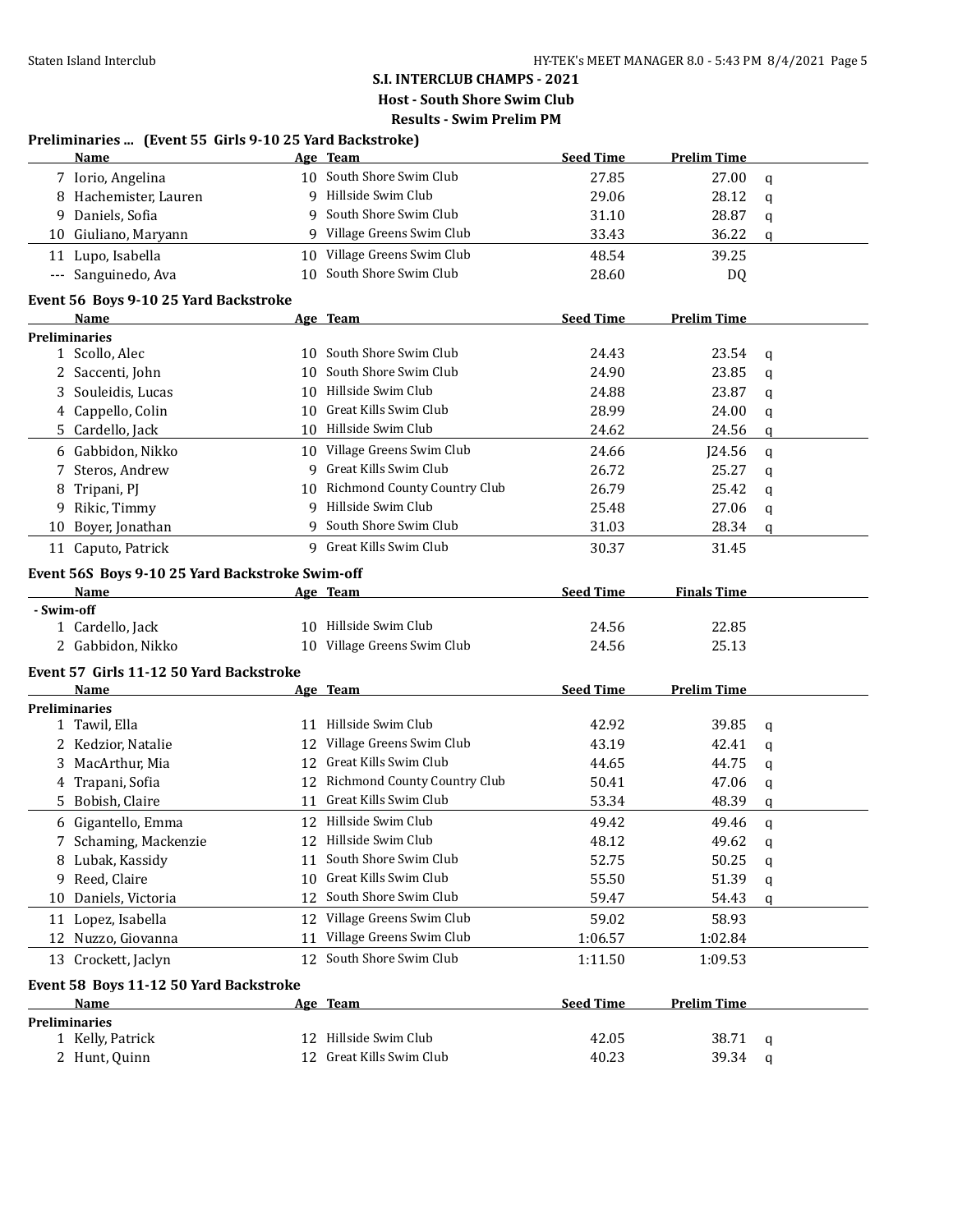# **S.I. INTERCLUB CHAMPS - 2021**

**Host - South Shore Swim Club Results - Swim Prelim PM**

**Preliminaries ... (Event 58 Boys 11-12 50 Yard Backstroke)**

|                      | <u>Name</u>                              |    | Age Team                        | <b>Seed Time</b>   | <b>Prelim Time</b> |             |
|----------------------|------------------------------------------|----|---------------------------------|--------------------|--------------------|-------------|
|                      | 3 Anzurez, Leo                           |    | 11 Richmond County Country Club | 44.28              | 39.40              | $\mathbf q$ |
|                      | 4 Poggioli, Peter                        |    | 11 Hillside Swim Club           | 40.53              | 39.72              | q           |
|                      | 5 Valenti, Colin                         |    | 12 Great Kills Swim Club        | 44.40              | 40.60              | q           |
|                      | 6 DiMassa, Stephen                       |    | 12 Great Kills Swim Club        | 43.33              | 43.87              | q           |
| 7                    | Tully, Ryan                              | 11 | South Shore Swim Club           | 45.87              | 46.13              | q           |
| 8                    | VanderNeut, Matt                         | 12 | Hillside Swim Club              | 49.01              | 51.34              | q           |
| 9                    | Poznanski, Ethan                         | 11 | South Shore Swim Club           | 1:03.40            | 1:01.22            | q           |
|                      | 10 Ayad, Youssef                         | 12 | Village Greens Swim Club        | 1:14.10            | 1:11.66            | q           |
|                      | --- Depaulis, Daniel                     | 12 | South Shore Swim Club           | 1:02.22            | DQ                 |             |
|                      | Event 59 Girls 13-14 100 Yard Backstroke |    |                                 |                    |                    |             |
|                      | Name                                     |    | Age Team                        | <b>Seed Time</b>   | <b>Prelim Time</b> |             |
|                      | <b>Preliminaries</b>                     |    |                                 |                    |                    |             |
|                      | 1 Washington, Amira                      | 13 | Hillside Swim Club              | 1:20.41            | 1:15.31            | q           |
|                      | 2 Conroy, Nicole                         | 14 | South Shore Swim Club           | 1:18.41            | 1:21.15            | q           |
|                      | 3 Batiz, Emma                            | 13 | Richmond County Country Club    | 1:31.81            | 1:28.84            | q           |
|                      | 4 Virella, Christina                     | 13 | Village Greens Swim Club        | 1:27.75            | 1:29.25            | q           |
| 5.                   | Belkin, Ali                              | 13 | Hillside Swim Club              | 1:32.54            | 1:29.74            | q           |
|                      | 6 Valenti, Emma                          | 13 | Great Kills Swim Club           | 1:37.33            | 1:32.37            | q           |
|                      | 7 Ellefsen, Ryann                        |    | 14 Hillside Swim Club           | 1:36.56            | 1:35.47            | q           |
| 8.                   | Caputo, Fiona                            |    | 14 Great Kills Swim Club        | 1:44.44            | 1:37.68            | q           |
| 9.                   | Ebrahim, Elizabeth                       | 13 | Great Kills Swim Club           | 1:50.00            | 1:44.50            | q           |
|                      | 10 Williams, Giselle                     |    | 11 Village Greens Swim Club     | 2:00.00            | 2:14.31            | q           |
| $\cdots$             | Dones, Danica                            | 13 | Village Greens Swim Club        | 2:15.09            | <b>DQ</b>          |             |
|                      | Event 60 Boys 13-14 100 Yard Backstroke  |    |                                 |                    |                    |             |
|                      | Name                                     |    | Age Team                        | <b>Seed Time</b>   | <b>Prelim Time</b> |             |
|                      | <b>Preliminaries</b>                     |    |                                 |                    |                    |             |
|                      | 1 Krivenko, Andrew                       |    | 14 Village Greens Swim Club     | 1:06.76            | 1:08.03            | q           |
|                      | 2 Singer, Dillon                         |    | 14 South Shore Swim Club        | 1:14.15            | 1:15.35            | q           |
|                      | 3 McGrath, Joseph                        | 13 | South Shore Swim Club           | 1:15.72            | 1:17.06            | q           |
|                      | 4 Calvanico, Anthony                     |    | 14 Village Greens Swim Club     | 1:25.09            | 1:23.68            | q           |
|                      | 5 Leonard, Ryan                          |    | 14 Hillside Swim Club           | 1:28.62            | 1:26.94            | q           |
|                      | 6 Avitto, Freddie                        | 13 | Hillside Swim Club              | 1:34.06            | 1:30.85            | q           |
| 7.                   | Cappello, Aidan                          |    | 14 Great Kills Swim Club        | 1:43.50            | 1:32.80            | q           |
| 8                    | Hunt, Liam                               |    | 14 Great Kills Swim Club        | 1:30.06            | 1:34.25            | q           |
|                      | 9 Conti, Paul                            |    | 14 Hillside Swim Club           | 1:36.78            | 1:49.09            | q           |
|                      | 10 Vann, Christian                       |    | 13 Richmond County Country Club | 1:48.91            | 1:49.82            | q           |
|                      | 11 Rieb, Robert                          | 13 | Great Kills Swim Club           | 1:50.00            | 2:01.25            |             |
|                      | Event 61 Girls 15-18 100 Yard Backstroke |    |                                 |                    |                    |             |
|                      | Name                                     |    | Age Team                        | <b>Seed Time</b>   | <b>Prelim Time</b> |             |
|                      |                                          |    |                                 |                    |                    |             |
| <b>Preliminaries</b> |                                          |    |                                 |                    |                    |             |
|                      | 1 Robinson, Haley                        |    | 15 Great Kills Swim Club        | 1:11.88            | 1:10.47            | q           |
|                      | 2 Thompson, Caitlyn                      | 16 | South Shore Swim Club           | 1:21.04            | 1:19.28            | q           |
| 3                    | Thompson, Carmelarose                    | 18 | South Shore Swim Club           | 1:19.09            | 1:20.69            | q           |
| 4                    |                                          | 15 | Richmond County Country Club    |                    |                    |             |
|                      | Chapman, Linnea                          |    | 16 Hillside Swim Club           | 1:24.56            | 1:23.69            | q           |
|                      | 5 McDonald, Anna<br>6 Jospey, Emilee     |    | 16 Village Greens Swim Club     | 1:25.23<br>1:29.67 | 1:23.97<br>1:27.72 | q<br>q      |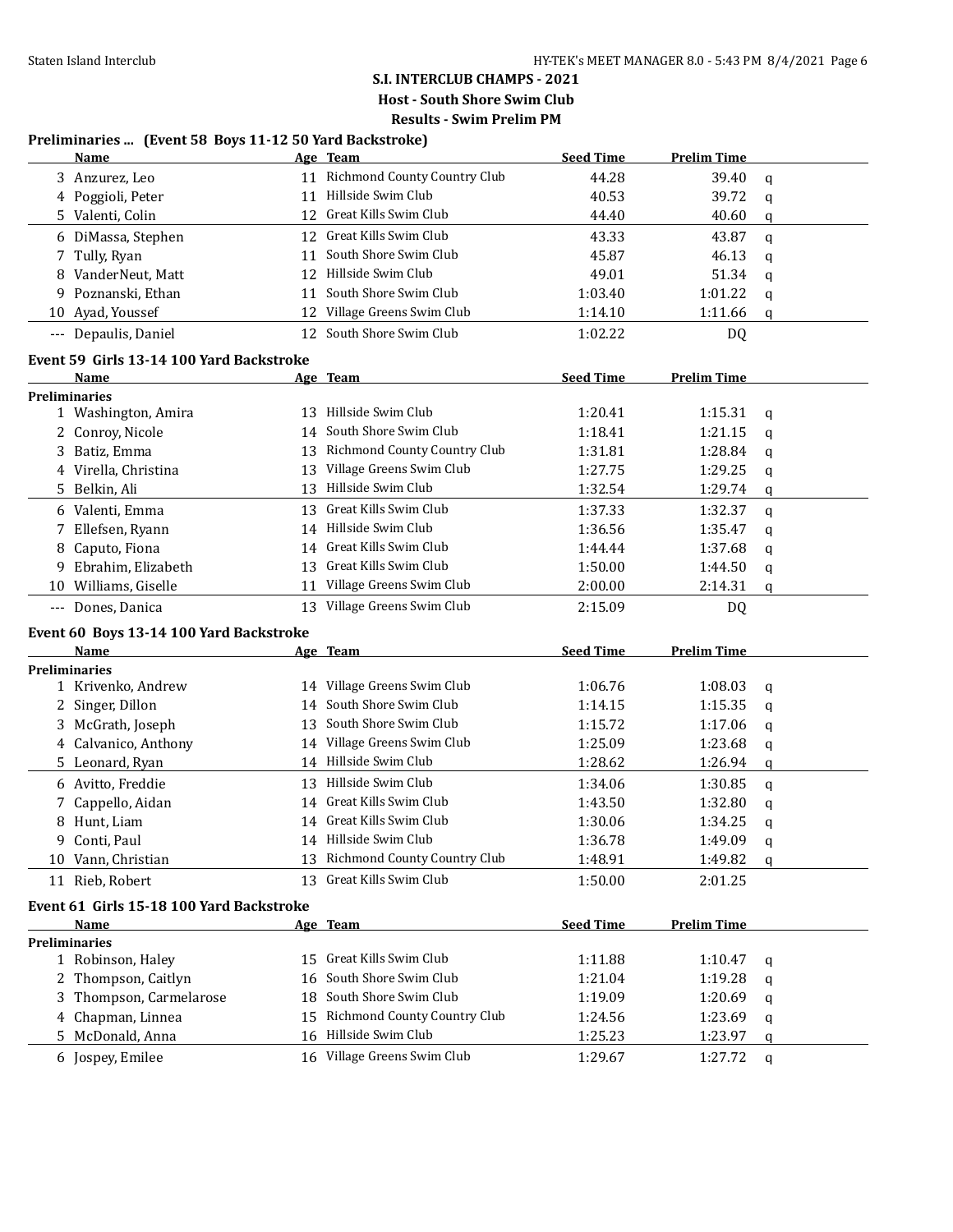|    | Preliminaries  (Event 61 Girls 15-18 100 Yard Backstroke) |    |                                 |                          |                     |                                  |
|----|-----------------------------------------------------------|----|---------------------------------|--------------------------|---------------------|----------------------------------|
|    | Name                                                      |    | Age Team                        | <b>Seed Time</b>         | <b>Prelim Time</b>  |                                  |
|    | 7 McHugh, Madison                                         |    | 18 Hillside Swim Club           | 1:34.63                  | 1:33.33             | q                                |
|    | 8 McLaughlin, Emma                                        |    | 15 Hillside Swim Club           | 1:33.63                  | 1:33.41             | q                                |
| 9. | Murray, Abigail                                           | 15 | Great Kills Swim Club           | 1:46.95                  | 1:43.60             | q                                |
|    | 10 Buckley, Megan                                         |    | 16 Village Greens Swim Club     | 1:46.87                  | 1:49.13             | q                                |
|    | 11 DiMartino, Gina                                        |    | 17 Village Greens Swim Club     | 2:00.14                  | 1:55.16             |                                  |
|    | Event 62 Boys 15-18 100 Yard Backstroke                   |    |                                 |                          |                     |                                  |
|    | Name                                                      |    | Age Team                        | <b>Seed Time</b>         | <b>Prelim Time</b>  |                                  |
|    | Preliminaries                                             |    |                                 |                          |                     |                                  |
|    | 1 Ostensen, John                                          |    | 17 Hillside Swim Club           | 1:14.41                  | 1:07.59             | q                                |
|    | 2 Delacruz, Gabriel                                       |    | 16 Richmond County Country Club | 1:02.11                  | 1:09.47             | q                                |
|    | 3 Kilichowski, Ricky                                      |    | 17 Hillside Swim Club           | 1:14.99                  | 1:09.81             | q                                |
|    | 4 Hourican, Ryan                                          |    | 18 Hillside Swim Club           | 1:15.99                  | 1:15.40             | q                                |
|    | 5 Barbaro, Nicholas                                       |    | 16 South Shore Swim Club        | 1:17.59                  | 1:17.53             | q                                |
|    | 6 McGrath, Thomas                                         |    | 16 South Shore Swim Club        | 1:21.54                  | 1:21.88             | $\mathsf{q}$                     |
|    | 7 Stassi, John                                            |    | 16 South Shore Swim Club        | 1:28.81                  | 1:23.16             | q                                |
|    | 8 Hunt, Tate                                              | 16 | Great Kills Swim Club           | 1:23.38                  | 1:25.62             | q                                |
|    | 9 Klementowski, Matthew                                   |    | 16 Great Kills Swim Club        | 1:29.87                  | 1:27.85             | q                                |
|    | 10 Cholico, Eric                                          |    | 17 Village Greens Swim Club     | 1:55.26                  | 1:59.74             | q                                |
|    | Event 63 Mixed 12 & Under 100 Yard Freestyle Relay        |    |                                 |                          |                     |                                  |
|    | <b>Team</b>                                               |    | Relay                           | <b>Seed Time</b>         | <b>Prelim Time</b>  |                                  |
|    | <b>Preliminaries</b>                                      |    |                                 |                          |                     |                                  |
|    | 1 South Shore Swim Club                                   |    |                                 | <b>NT</b>                | 1:03.72             | $\mathsf{q}$                     |
|    | 1) Brown, Oliver M10                                      |    | 2) Lombardo, Franni W10         | 3) Walz, Abigail W12     |                     | 4) Augustine-Martino, Joseph M11 |
|    | 2 Great Kills Swim Club                                   |    |                                 | 1:09.24                  | 1:06.69             | $\mathbf{q}$                     |
|    | 1) Garritano, Sophia W10                                  |    | 2) Brower, Riley W9             | 3) Surace, Frank M12     |                     | 4) Valenti, Colin M12            |
|    | 3 Hillside Swim Club                                      |    |                                 | 1:36.28                  | 1:12.44 $q$         |                                  |
|    | 1) Bosco, Daniel M11                                      |    | 2) VanderNeut, Matt M12         | 3) Paventi, Lauren W12   | 4) Iovino, Lilly W8 |                                  |
|    | 4 Village Greens Swim Club                                |    |                                 | 1:13.00                  | 1:12.78             | $\mathbf{q}$                     |
|    | 1) Kedzior, Natalie W12                                   |    | 2) Hussain, Jaden M10           | 3) Gabbidon, Nikko M10   |                     | 4) DiStefano, Ella W10           |
|    | 5 Richmond County Country Club                            |    |                                 | 1:15.23                  | 1:16.97             | $\alpha$                         |
|    | 1) Anzurez, Joaquin M11                                   |    | 2) Baione, Jocelyn W10          | 3) Anzurez, Leo M11      |                     | 4) Anzurez, Olivia W12           |
|    | Event 64 Mixed 13 & Over 200 Yard Freestyle Relay         |    |                                 |                          |                     |                                  |
|    | <b>Team</b>                                               |    | Relay                           | <b>Seed Time</b>         | <b>Prelim Time</b>  |                                  |
|    | <b>Preliminaries</b>                                      |    |                                 |                          |                     |                                  |
|    | 1 Great Kills Swim Club                                   |    |                                 | 2:23.78                  | 1:54.91 $q$         |                                  |
|    | 1) Callaghan, Kaitlyn W18                                 |    | 2) Robinson, Haley W15          | 3) Gorman, Brian M18     | 4) Reed, Jack M14   |                                  |
|    | 2 South Shore Swim Club                                   |    |                                 | <b>NT</b>                | 1:55.81             | $\mathbf{q}$                     |
|    | 1) Gleavy, Thomas M18                                     |    | 2) Conroy, Nicole W14           | 3) Thompson, Caitlyn W16 |                     | 4) Singer, Connor M17            |
|    | 3 Richmond County Country Club                            |    |                                 | 2:05.29                  | 2:05.44             | $\mathbf{q}$                     |
|    | 1) Moore, Michaela W16                                    |    | 2) Curlin, Charlotte W15        | 3) Ellis, Charlie M13    |                     | 4) Delacruz, Gabriel M16         |
|    | 4 Hillside Swim Club                                      |    |                                 | 2:09.10                  | 2:06.22             | $\mathbf{q}$                     |
|    | 1) Washington, Amira W13                                  |    | 2) Rikic, Aidan M16             | 3) Konviser, Eric M17    |                     | 4) Kaht, Meghan W18              |
|    | 5 Village Greens Swim Club                                |    |                                 | 1:55.00                  | 2:12.55             | $\mathbf{q}$                     |
|    | 1) Harper, Kievon M15                                     |    | 2) Calvanico, Anthony M14       | 3) Jospey, Emilee W16    |                     | 4) Caruvana, Lauren W16          |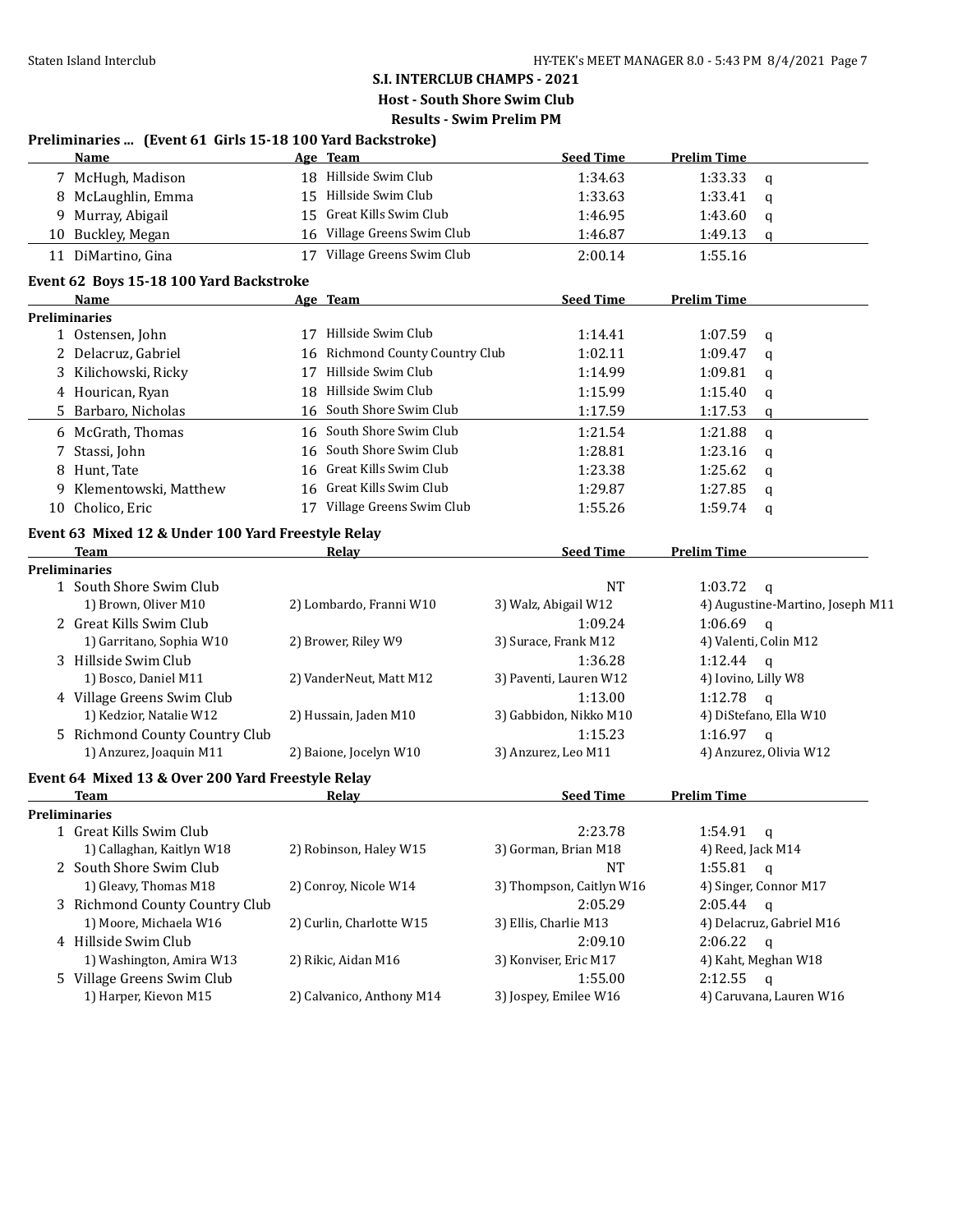## **S.I. INTERCLUB CHAMPS - 2021**

**Host - South Shore Swim Club**

**Results - Swim Prelim PM**

|                      | Team                                                      | Relay                                   | <b>Seed Time</b>              | <b>Prelim Time</b>              |
|----------------------|-----------------------------------------------------------|-----------------------------------------|-------------------------------|---------------------------------|
| <b>Preliminaries</b> |                                                           |                                         |                               |                                 |
|                      | 1 Hillside Swim Club                                      |                                         | 1:18.28                       | 1:03.81<br>q                    |
|                      | 1) Ahlborn, Lily 12                                       | 2) Vanname, Lilly 11                    | 3) Hoey, Kristy 12            | 4) Tawil, Ella 11               |
|                      | 2 Great Kills Swim Club                                   |                                         | 1:06.81                       | 1:04.41<br>$\alpha$             |
|                      | 1) Keane, Maeve 12                                        | 2) Murray, Claire 10                    | 3) Block-Sheehan, Patricia 12 | 4) DiMassa, Gabriella 10        |
|                      | 3 Village Greens Swim Club                                |                                         | 1:15.00                       | 1:13.67 $q$                     |
|                      | 1) Ferlisi, Alexis 10                                     | 2) Gabbidon, Demi 12                    | 3) Chuk, Leyla 10             | 4) Tragares, Adrianna 10        |
|                      | 4 South Shore Swim Club                                   |                                         | <b>NT</b>                     | 1:16.50<br>$\mathsf{q}$         |
|                      | 1) Robisky, Abigail 9                                     | 2) Lubak, Kassidy 11                    | 3) Daniels, Victoria 12       | 4) Sanguinedo, Ava 10           |
|                      | Event 66 Boys 12 & Under 100 Yard Freestyle Relay<br>Team | Relay                                   | <b>Seed Time</b>              | <b>Prelim Time</b>              |
| <b>Preliminaries</b> |                                                           |                                         |                               |                                 |
|                      | 1 Hillside Swim Club                                      |                                         | 1:14.79                       | 59.69<br>$\mathbf{q}$           |
|                      | 1) Kelly, Patrick 12                                      | 2) Kelly, James 12                      | 3) Poggioli, Peter 11         | 4) Finn, Connor 12              |
|                      | 2 Great Kills Swim Club                                   |                                         | 1:02.75                       | 1:01.12<br>$\mathbf{q}$         |
|                      | 1) Hunt, Quinn 12                                         | 2) DiMassa, Stephen 12                  | 3) Garritano, Thomas 12       | 4) Moran, Joseph 11             |
|                      |                                                           |                                         |                               |                                 |
|                      | 3 South Shore Swim Club                                   |                                         | <b>NT</b>                     | 1:14.75<br>$\mathbf{q}$         |
|                      | 1) Tully, Ryan 11                                         | 2) Scollo, Alec 10                      | 3) Foy, Kevin 10              | 4) Augustine-Martino, Grayson 8 |
|                      | 4 Village Greens Swim Club                                |                                         | 1:48.00                       | 1:53.87<br>$\mathsf{q}$         |
|                      | 1) Lopez, Evan 11                                         | 2) Leone, Michael-Luca 8                | 3) Gangal, Damian 8           | 4) Giuliano, Paul 6             |
|                      | Event 67 Girls 13 & Over 200 Yard Freestyle Relay         |                                         |                               |                                 |
|                      | Team                                                      | Relay                                   | <b>Seed Time</b>              | <b>Prelim Time</b>              |
| <b>Preliminaries</b> |                                                           |                                         |                               |                                 |
|                      | 1 Village Greens Swim Club                                |                                         | 2:08.00                       | 2:02.53<br>q                    |
|                      | 1) Abbas, Menna 14                                        | 2) Johnson, Jessica 17                  | 3) Ebanks, Madison 14         | 4) Halligan, Caitlyn 15         |
|                      | 2 Hillside Swim Club                                      |                                         | 2:25.84                       | 2:06.72<br>$\mathbf{q}$         |
|                      | 1) Manning, Brooke 16                                     | 2) Anticev, Katherine 16                | 3) Sjolander, Katie 17        | 4) McDonald, Anna 16            |
|                      | 3 South Shore Swim Club                                   |                                         | <b>NT</b>                     | $2:11.41$ q                     |
|                      | 1) Gigliotti, Kate 16                                     | 2) Thompson, Carmelarose 18             | 3) Lubak, Kylie 13            | 4) Walz, Samantha 15            |
|                      | 4 Richmond County Country Club                            |                                         | <b>NT</b>                     | 2:13.02<br>$\mathbf{q}$         |
|                      | 1) Moore, Jordan 13                                       | 2) Chapman, Frida 14                    | 3) Batiz, Emma 13             | 4) Chapman, Linnea 15           |
|                      | 5 Great Kills Swim Club                                   |                                         | 2:19.88                       | $2:14.89$ q                     |
|                      | 1) Caputo, Julia 17                                       | 2) Doyle, Alexis 15                     | 3) Robinson, Amanda 13        | 4) Ebrahim, Christina 16        |
|                      | Event 68 Boys 13 & Over 200 Yard Freestyle Relay          |                                         |                               |                                 |
|                      | Team                                                      | Relay                                   | <b>Seed Time</b>              | <b>Prelim Time</b>              |
| Preliminaries        |                                                           |                                         |                               |                                 |
|                      | 1 Hillside Swim Club                                      |                                         | 2:22.13                       | 1:48.16<br>q                    |
|                      | 1) Ostensen, John 17                                      | $2)$ Finn, Liam $16$                    | 3) Kilichowski, Ricky 17      | 4) Hourican, Ryan 18            |
|                      | 2 Village Greens Swim Club                                |                                         | 2:07.00                       | 1:49.69<br>$\mathbf{q}$         |
|                      | 1) Tartaglione, Nicholas 18                               | 2) Hyacinthe, Justin 16                 | 3) Cusumano, Charlie 18       | 4) Krivenko, Andrew 14          |
|                      | 3 South Shore Swim Club                                   |                                         | <b>NT</b>                     | 1:56.83                         |
|                      |                                                           |                                         |                               | $\mathsf{q}$                    |
|                      | 1) McGrath, Joseph 13                                     | 2) Singer, Dillon 14                    | 3) Martinson, Dylan 17        | 4) Moane, Thomas 16             |
|                      | 4 Great Kills Swim Club                                   |                                         | 2:13.45                       | 2:27.86<br>$\mathsf{q}$         |
|                      | 1) Hunt, Tate 16                                          | 2) Murray, Brayden 13                   | 3) Vuoso, George 14           | 4) Klementowski, Matthew 16     |
|                      | <b>Combined Team Scores</b>                               |                                         |                               |                                 |
|                      |                                                           | Combined Team Scores - Through Event 68 |                               |                                 |
|                      | 1. Great Kills Swim Club                                  | 154                                     | 2. South Shore Swim Club      | 95                              |
|                      |                                                           |                                         |                               |                                 |